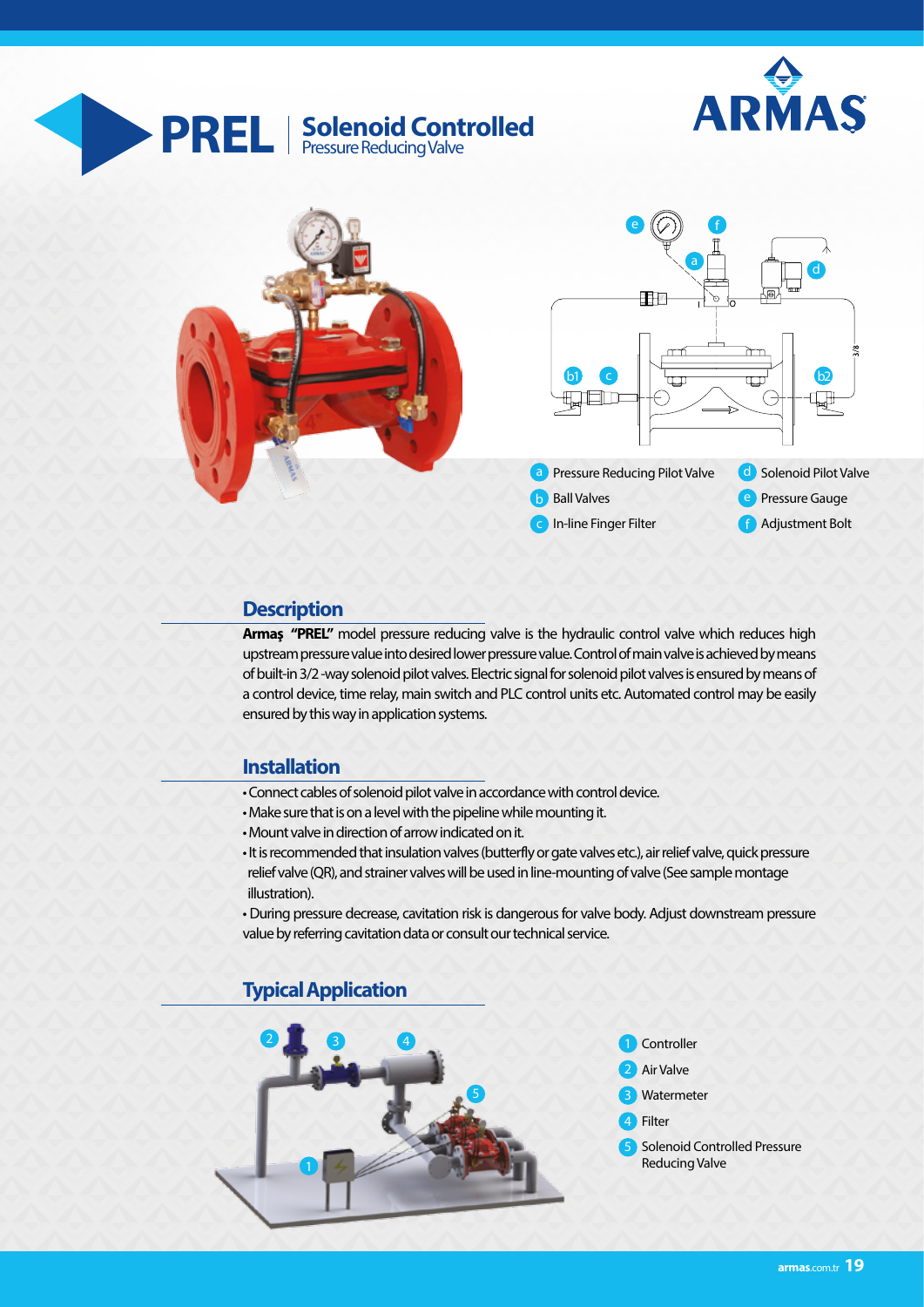

#### **Adjustment**

- Operate pump. Open main valve on network and deliver water to the system.
- Open ball valve indicated with "b1".
- Make system active by giving energy to coil of solenoid pilot valve from your control device.
- Adjust desired downstream pressure value by means of adjustment bolt indicated with "f" on pilot valve indicated with "a" by referring pressure gauge indicated with "d".
- When you turn adjustment bolt clockwise, downstream pressure value will increase and when you turn adjustment bolt counter-clockwise it will decrease.
- After adjusting desired downstream pressure value, tighten contra nut below adjustment bolt. Open ball valve indicated with "b2" and deliver water into system. Pressure gauge will show zero value after opening "b2" valve.

| <b>Failure</b>             | <b>Causes</b>                                                                                                                                                                                                                                                                   | <b>Correcting/Repair</b>                                                                                                                                                                                                                            |
|----------------------------|---------------------------------------------------------------------------------------------------------------------------------------------------------------------------------------------------------------------------------------------------------------------------------|-----------------------------------------------------------------------------------------------------------------------------------------------------------------------------------------------------------------------------------------------------|
| Valve not opening          | • Ball valves in valve upstream and downstream<br>may be close.<br>• Valve upstream pressure may be too low.<br>• Adjustment bolt of pilot valve may be too<br>loosened.<br>• Voltage value of solenoid pilot valve may be<br>wrong.<br>· Solenoid coil may be burnt.           | • Check ball valves and open them if they are closed.<br>• Check your system.<br>. Bring adjustment bolt into desired value and tighten contra nut.<br>• Measure voltage value and select cable with suitable diameter for coil.<br>• Replace coil. |
| Valve not closing          | • Diaphragm may be punctured.<br>• Foreign substances may exist in diaphragm seat.<br>• Connections of pilot valve may be clogged<br>because of foreign substances.<br>• Finger filter may be clogged.<br>• Manual control screw of solenoid valve may<br>be in wrong position. | • Check diaphragm and replace with the new one if it is punctured.<br>• Check diaphragm seat and remove foreign substances if any.<br>• Check connections and clean them.<br>• Clean if it is clogged.<br>• Check manual control screw.             |
| Valve does<br>not regulate | • Movable parts of pilot valve may be clogged<br>because of calcification.<br>• Needle valve or orifice in pilot valve upstream<br>may be clogged.<br>• Pressure gauge may be failed.                                                                                           | . Replace with new one. Bring it into correct position if not.<br>$\cdot$ Clean it.<br>• Replace with new one.                                                                                                                                      |

## **Troubleshooting**